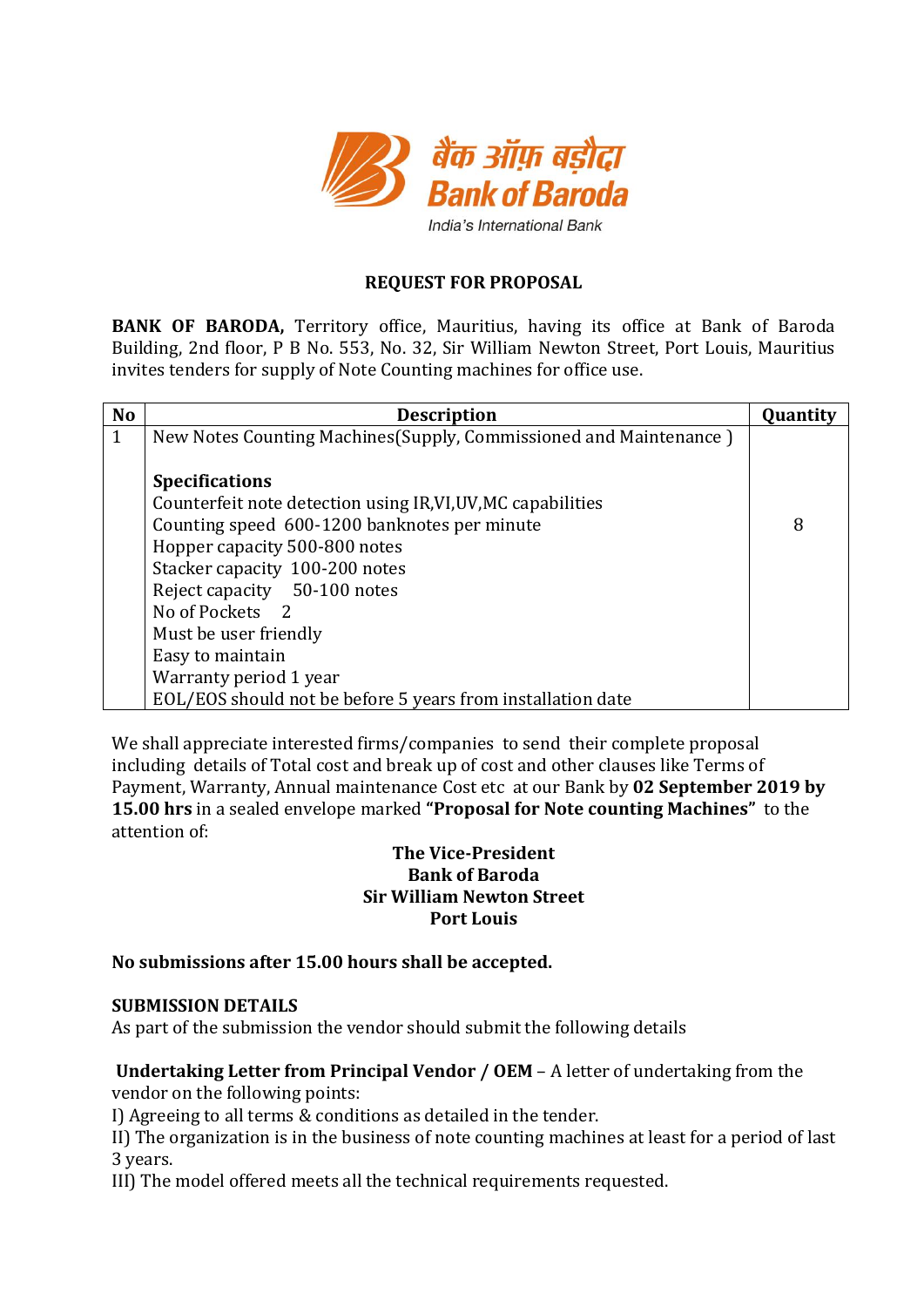IV) Sufficient quantity of spares will be kept as stock during the warranty / AMC period at the Vendor's side.

V) Any technical problem would be resolved within 48 hrs of call reported (including time for procuring spare parts) and having technically qualified engineers to service. VI) Escalation Matrix with First Level Support, Second Level Support

## **VALUATION METHODOLOGY**

Bank will open the commercials of only those vendors who have submitted valid Undertaking Letters as mentioned in "**Point: SUBMISSION DETAILS"**. The vendor quoting the lowest commercial shall qualify as the L1/successful vendor/bidder. The vendor is expected not to add any conditions / deviations in the commercial bid. Any such conditions / deviations may make the bid liable for disqualification.

## **NORMALIZATION OF BIDS**

The Bank will go through a process of evaluation and normalization of the bids to the extent possible and feasible to ensure that vendors are more or less on the same ground of evaluation. After the normalization process, if the Bank feels that any of the bids needs to be normalized and that such normalization has a bearing on the price bids; the Bank may at its discretion ask all the empanelled vendors to resubmit the commercial bids once again for scrutiny. The Bank can repeat this normalization process at every stage of bid submission or till the Bank is satisfied. The vendors agree that they have no reservation or objection to the normalization process and all the vendors will, by responding to this tender, agree to participate in the normalization process and extend their co-operation to the Bank during this process. The vendors, by submitting the response to this tender, agree to the process and conditions of the normalization process.

## **OTHER TERMS AND CONDITIONS**

Please note that any response which does not provide any / all of the information in the specified formats shall be rejected and the Bank shall not enter into any correspondence with the vendor in this regard.

The Bank reserves the right to accept or reject the tender in whole or in parts without assigning any reason thereof. The bank's decision will be final and the bank will not entertain any correspondence in this regard. Bank will not assume any responsibility in case of delay or non-delivery of responses by post, courier, etc within the stipulated time

Mere response to the tender will not entitle nor confer any right on the vendors for supply/sale to the bank.

Those vendors who do not fulfil any one of the required specifications and not meeting other criteria will not be considered.

Bidder to submit latest Tax clearance certificate from MRA.

## **DELIVERY TIMELINES**

Delivery should be within 4 weeks from the date of purchase order at Bank of Baroda branch locations in Mauritius

## **WARRANTY**

The product supplied should be with 1 year warranty from the date of invoice. Bidder to provide onsite maintenance, trouble shooting support 5 x 8 during warranty period up to unlimited number of calls.